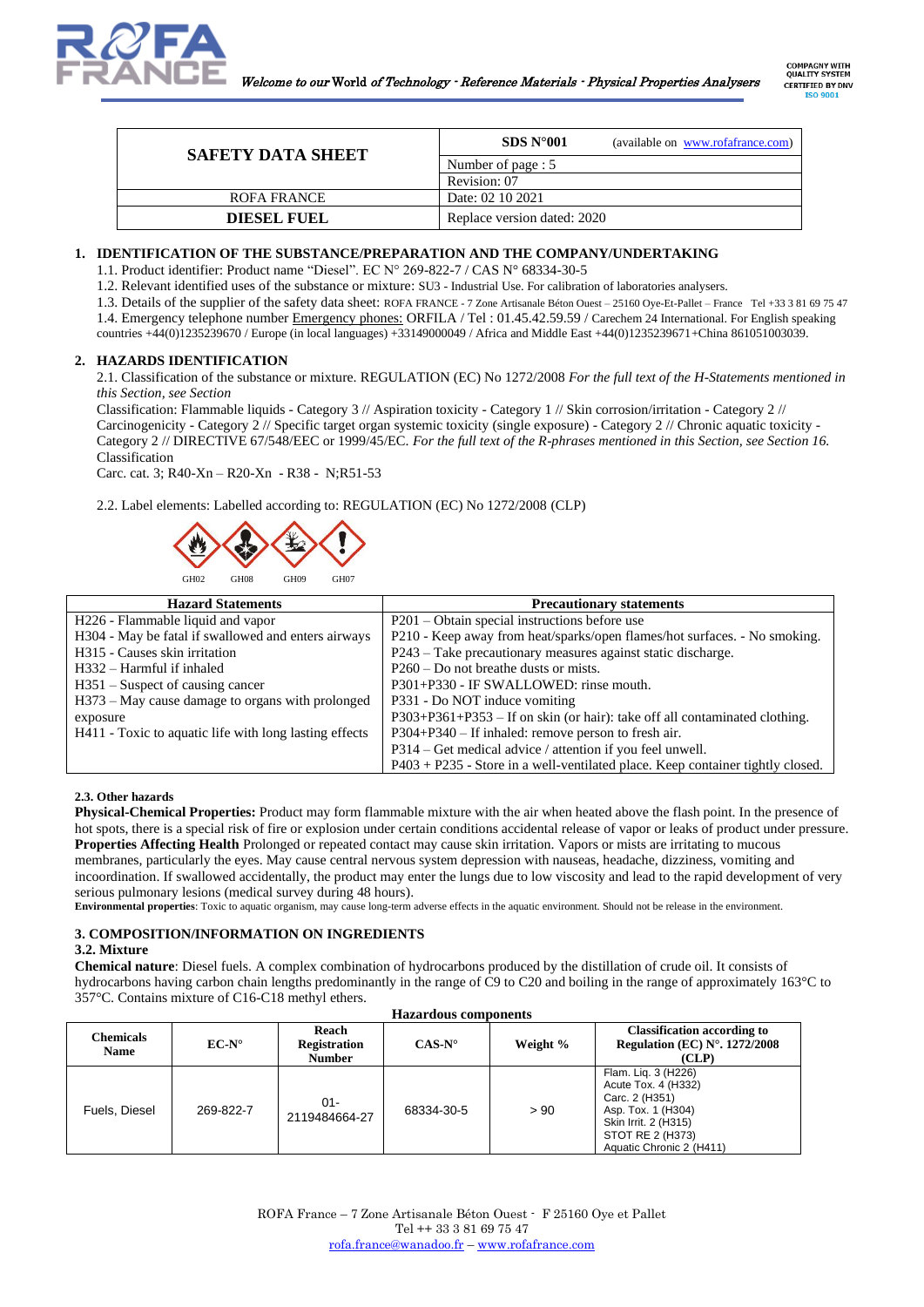| <b>SAFETY DATA SHEET</b> | <b>MSDS N°001</b> | (available on www.rofafrance.com) |
|--------------------------|-------------------|-----------------------------------|
| ROFA FRANCE              |                   | <b>DIESEL FUEL</b>                |

# **4. FIRST AID MEASURES**

# 4.1 Description of first aid measures

General: in case of serious or persistent conditions, consult a doctor or call for emergency medical aid.

Inhalation: in case of exposure to intense concentrations of vapours, fumes or spray, transport the person away from the contaminated zone, keep warm and allow to rest. Possible irritation of the respiratory tract and mucous membranes. If breathing has stopped, apply artificial respiration.

Ingestion: consult a doctor. Don't induce vomiting to avoid the risk of aspiration into the respiratory tract. Allow the person to rest. Possible risk of vomiting and diarrhoea.

Skin contact: immediately remove all the soiled or stained clothing. Wash immediately and abundantly with soap and water. If the skin is exposed to high pressure spray, the product may enter the human body. In all such the effect person must be taken to hospital, even if no sign of injury can be detected.

Eyes contact: Wash immediately in copious amounts of water, keeping eyelids apart for at least 15 minutes and consult a specialist.

Aspiration: aspiration of the liquid into the lungs is extremely dangerous (acute lung conditions). If the product is believed to have entered the lungs (in case of vomiting, for example), take the person to hospital for immediate care.

4.2 Most important symptoms and effects, both acute and delayed

Inhalation: Inhalation of vapors in high concentration may cause irritation of respiratory system. May cause central nervous system depression with nauseas, headache, dizziness, vomiting and incoordination.

Ingestion: ingestion may cause gastrointestinal irritation, nausea, vomiting and diarrhoea. May cause central nervous system depression. Harmful if swallowed accidentally, the product may enter the lungs due to its low viscosity and lead to the rapid development of very serious inhalation pulmonary lesions (medical survey during 48 hours).

Skin contact: May cause skin irritation and/or dermatitis.

Eyes contact: May cause slight irritation.

# **5. FIRE FIGHTING MEASURES**

5.1 Extinguishing media: suitable: Foam, CO2, powder, Dry powder. Sand or earth. Large fires: foam, water fog (trained personnel).

*- not recommended:* Solid water streams are prohibited as they could help to spread the flames. Simultaneous use of foam and water on the same surface is to be avoided as water destroys the foam.

5.2 Specific hazards: Incomplete combustion and thermolysis produce gases of varying toxicity such as CO, CO2, various hydrocarbons, aldehydes and soot. These may be highly dangerous if inhaled. Special care must be taken to avoid the risk of explosion. When the temperature is close to the flash point, the vapour pressure is so high that it may create an explosive atmosphere above the stored product.

5.3 Protective measures for fire-fighters: In case of a large or confined or poorly ventilated spaces wear full fire resistant protective clothing and self-contained breathing apparatus (SCBA) with a full face-piece operated in positive pressure mode. Cool down any tanks and surfaces exposed to fire by spraying abundantly with water. Don't allow run-off from fire fighting to enter drains and water courses..

# **6. ACCIDENTAL RELEASE MEASURES**

6.1 Personal protections: As applicable in view of the risk of exposure, wear hydrocarbon-resistant protective clothing, a mask (if inhaling is a risk), gloves, goggles, and boots.

After spillage & leakage: do not allow to penetrate into sewers, rivers and ground water. Cover discharges with foam in order to reduce the risks of ignition. In case of spillage, contact the competent authorities if the situation cannot be brought under control rapidly and efficiently.

6.2 Spill cleaning procedures: *Recovery*: use mechanical means such as pumps, skimmers and absorbent materials. Never use dispersing agents. Contain and collect the spilled product with the sand or any other inert absorbent material. Preserve the waste in closed and sealed recipients. *Elimination:* hand over contaminated materials to an approved collector.

Prevention of secondary risks: remove all sources of ignition.

# **7. HANDLING AND STORAGE**

7.1 Handling: *Prevention of user exposure:* prevent the formation of vapours, mist and aerosols. Handle in well-ventilated premises. Keep the product away from food and beverages. Operations involving the inspection, cleaning and maintenance of storage containers require the application of strict procedures and must be entrusted to qualified specialist personal only. Do not smoke, avoid inhaling vapours. Avoid contact with the skin and mucous membranes. Never attempt to prime the container siphon by sucking with the mouth. Wear suitable protection and protective clothing. Never weld, drill, grind, cut or saw any empty container. *Prevention of fire and explosion:* arrange machinery and equipment so as to prevent the sheet of burning product from spreading(retention pits and basins, siphons in the water drainage system). Handle away from any source of ignition (open flame and sparks) and heat (hot manifolds or casing). Don't use compressed oxygen or air when transferring or pouring the products. Operate only on cold and degassed reservoirs in ventilated premised (to avoid risk of explosion). *Precautions;* loading and unloading must carried our at room temperature. To prevent risks related to static electricity build-up, ensure that machinery, equipment, truck and tanks properly earthed, prohibit charging in the rain and ensure that the product is poured slowly. Particularly at the beginning of the operation. Avoid extended and repeated contacts with the skin as these can cause skin ailments aggravated by small injuries or friction on soiled clothing. Remove any soiled or splashed immediately. After contact with skin, wash immediately with plenty of water and soap. Avoid breathing in vapours, fumes or fogs. Don't eat or drink or smoke during use. Avoid contact with strong oxidising agents. Use only hydrocarbon-resistant containers, joints, pipes, etc.

7.2 Storage: *Technical measures:* prevent any build-up of static electricity. Make the necessary arrangements to prevent water and soil pollution. Don't withdraw labels of the containers (even if they are empty). *Storage precautions*; Suitable- Store packaged (drums, samples, cans, etc) in well ventilated areas. Store at room temperature, away from water, moisture, heat, and any source of ignition. To be avoided – Don't not exposed to the elements.

Incompatible products: dangerous reaction when in contact with strong oxidizers (herbicides, etc).

Packing materials: Recommended – Use only hydrocarbon resistant containers, joints, pipes, etc.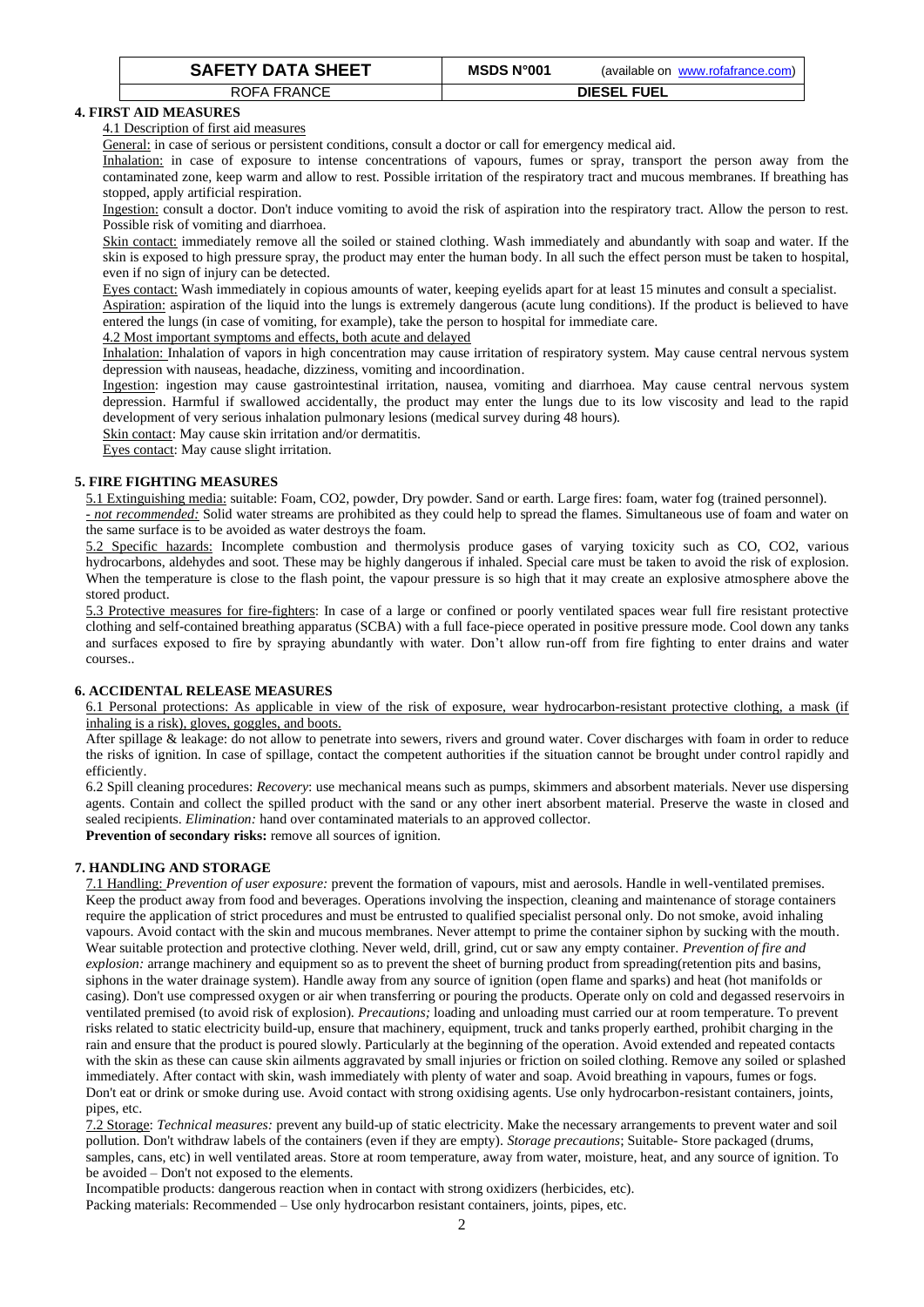| <b>SAFETY DATA SHEET</b> | MSDS N°001 | (available on www.rofafrance.com) |
|--------------------------|------------|-----------------------------------|
| ROFA FRANCE              |            | <b>DIESEL FUEL</b>                |

# **8. EXPOSURE CONTROLS/PERSONAL PROTECTION**

8.1 Control parameters

DNEL WORKER / Professional

| $P_1$              |                                    |                          |                                        |                        |
|--------------------|------------------------------------|--------------------------|----------------------------------------|------------------------|
| Chemical name      | Short term systemic                | Short term local effects | Long-term systemic                     | Long-term local effect |
|                    | effects                            |                          | effects                                |                        |
| Combustible disels | $4300 \text{ mg/m}3/15 \text{min}$ |                          | $2.9 \text{ mg/m}$ $3/8 \text{ hours}$ |                        |
| 68334-30-5         | (inhalation)                       |                          | (dermal) $68 \text{ mg/m}3/8h$         |                        |
|                    |                                    |                          | (inhalation, aerosol)                  |                        |

### DNEL Consumer

| DIALLE CONSUMER    |                                    |                          |                                        |                        |
|--------------------|------------------------------------|--------------------------|----------------------------------------|------------------------|
| Chemical name      | Short term systemic                | Short term local effects | Long-term systemic                     | Long-term local effect |
|                    | effects                            |                          | effects                                |                        |
| Combustible disels | $2600 \text{ mg/m}3/15 \text{min}$ |                          | $1.3 \text{ mg/m}$ $3/24 \text{hours}$ |                        |
| 68334-30-5         | (inhalation)                       |                          | (dermal) $20 \text{ mg/m}3/24h$        |                        |
|                    |                                    |                          | (inhalation, aerosol)                  |                        |

8.2 Exposure controls

Technical measures: Use the product in a properly ventilated atmosphere. When working in confined spaces (tanks, containers, rooms, etc.) ensure that there is a supply of air suitable for breathing and wear the recommended equipment.

Occupational exposures limit: In France None, In USA, TLV\_TWA (Diesel fuel) 100 mg/m³.

Reference: ACGIH.

Respiratory protection: In confined premises, protective respiratory equipment may need to be used.

Hand protection: Impermeable hydrocarbon-proof gloves. In case of splashes or limited contact: a recommended material is neoprene > 0.5mm, PVC 0.2 mm of liquid-proof material > 60 minutes (EN 374-3). In case of prolonged or repeated contact: recommended material Fluoro polymer, PVA, all layer thickness, Nitrile > 0.3 mm, neoprene > 480 minutes (EN 374-3). For more precise details about the choice of the appropriated glove, please contact the manufacturers of protective gloves.

Eyes protection: Goggles, in case of risk of splashing.

Skin and body: Face mask, boots, hydrocarbon-proof clothing and safety boots, as applicable.

Hygienic work practices: Avoid contact with the skin. If the product comes into contact with the skin, wash the affected area immediately and copiously with soap and water. In case of contact with eyes, wash immediately in copious amounts of water while keeping eyelids spread apart for at least 15 minutes and consult a specialist.

Eye protection / Skin and body protection / Respiratory protection.



## **9. PHYSICAL AND CHEMICAL PROPERTIES**

Appearance: Liquid / Colour: Yellow / Odour: Characteristic / Specific gravity:  $800 - 910 \text{ kg/m}^3$  at  $15^{\circ}\text{C}$  / Flash Point:  $>55^{\circ}\text{C}$  / Temperature of auto-ignition: >= 250°C / Comments on auto-ignition temperature: this value may be significantly lower in the case of contact with potentially catalytic material (metals like copper, strongly divided materials). / Lower flammability limit: 0.5 % / Upper flammability limit: 5% / Comments on explosion: explosives mixtures may be formed in contact with air. / Temperature at phase change: Initial distillation point >= 150°C, Distillation range point: about 150-380 °C / Density Vapour: >5 (air =1)  $\bar{I}$  Vapour pressure  $<$ 100 hPa at 100 $^{\circ}$ C -  $<$  10 hPa at 40  $^{\circ}$ C / Solubility in water: practically immiscible. Solubility in organic solvents: soluble in many common solvents / Partition coefficient: Log Pow = 3,9 – 6 / Viscosity: < 7 mm²/s at 40 °C / Further information; pH not applicable.

# **10. STABILITY AND REACTIVITY**

10.1 Reactivity: flammable liquid and vapour.

10.2 Stability: The product is stable at normal storage, and ambient temperatures

10.3 Conditions to avoid: heat, sparks, ignition points, flames, static electricity, etc..

10.4 Materials to avoid: Strong oxidising agents.

10.5 Hazardous decomposition products: Incomplete combustion and thermolysis produces potentially toxic gases such as CO, CO², various hydrocarbons, aldehydes, hydrocarbon mixture, and soot.

## **11. TOXICOLOGICAL INFORMATION**

| <b>FUELS, DIESEL (68334-30-5)</b> |                 |
|-----------------------------------|-----------------|
| LD50 oral rat                     | $> 5000$ ma/ka  |
| LD50 dermal rabbit                | > 2000 mg/kg    |
| LC50 inhalation rat               | $> 4.1$ mg/l/4h |

Acute toxicity / Local effects: Inhalation, comments - Strong concentration of vapours, mist or spray may be irritating for the respiratory tract and for mucous.

Skin contact: Not classified.

Eye contact: Not classified as irritating, but may cause a burning feeling and temporary reddening.

Ingestion: Harmful, if swallowed accidentally, the product may enter the lungs due to its low viscosity and lead to the rapid development of very serious pulmonary lesions (medical survey of 72 hours required).

### *Chronic toxicity or long term toxicity:*

Skin contact: prolonged or repeated contact with the skin destroys the lipo-acid skin layer and may cause dermatitis with the risk of secondary allergies.

Sensitization: Not classified as allergenic.

Carcinogenicity: Possible risks of irreversible effects. Certain tests on animals have shown a development of malignant skin tumours.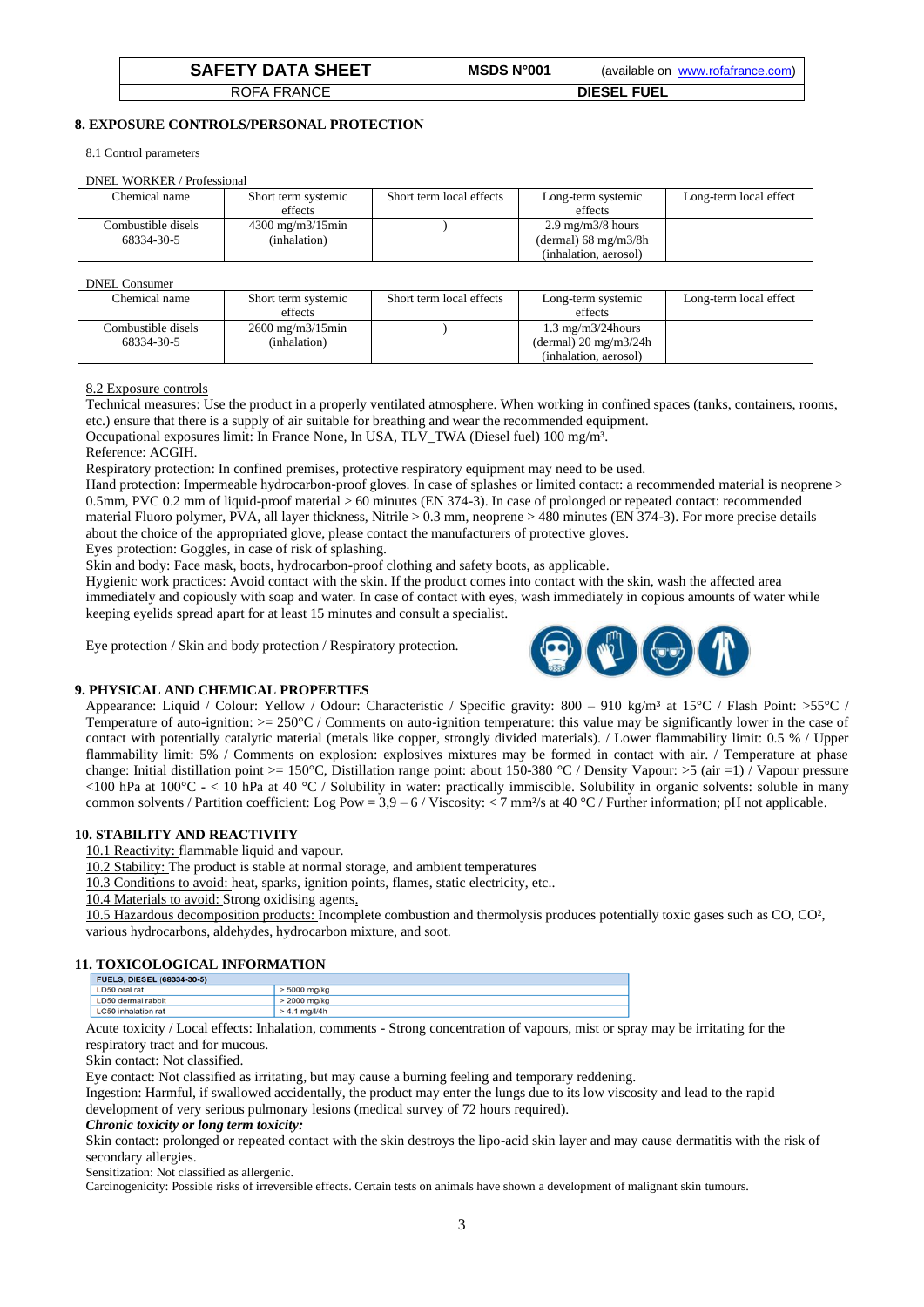| <b>SAFETY DATA SHEET</b> | MSDS N°001 | (available on www.rofafrance.com) |
|--------------------------|------------|-----------------------------------|
| ROFA FRANCE              |            | <b>DIESEL FUEL</b>                |

## **12. ECOLOGICAL INFORMATION**

Eco-toxicology: Toxic to aquatic organisms, may cause long-term adverse effects in the aquatic environment (CONCAWE recommendation)

According regulation (EC) N°1907/2006 – LC50 Fisch >3.2 mg/l – EC50 Daphania 1 >5.3 mg/l – ErC50 (algae) >2.9 mg/l.

Air: having low volatility at room temperature, the product evaporates in the atmosphere and disperses to a degree, depending on local conditions. Soil: the product may infiltrate the ground.

Water: the product spreads on the surface of the water. A small amount may dissolve.

Persistence and degradability: The majority of the components to the product are intrinsically biodegradable.

# **13. DISPOSAL CONSIDERATIONS**

Waste disposal: the recommended method is recycling or incineration at an approved installation.

Disposal of contaminated packaging: empty packaging may contain flammable or explosive vapours. Disposal must be done via authorised waste contractor.

National regulations: Storage of liquid hydrocarbons – decree of the 09.11.1972 (JO 31.12 1972) – decree of 19.11.1975 (JO 23.01.1976) – circular of 04.12.1975 (JO 23.01.1976). When cleaning tanks, the disposal of sludge is to be carried out in compliance with regulations concerning waste – law N°75-633 of 15.07.1975 (JO 16.07.1975). Waste classification – decree 2002-540 of April 18, 2002.

## **14. TRANSPORT INFORMATION**

In accordance with ADR / RID / IMDG / IATA / ADN

| <b>ADR</b>                                                                          | <b>IMDG</b>                                                                                 | <b>IATA</b>                                                     | <b>ADN</b>                                                                    | <b>RID</b>                                                             |
|-------------------------------------------------------------------------------------|---------------------------------------------------------------------------------------------|-----------------------------------------------------------------|-------------------------------------------------------------------------------|------------------------------------------------------------------------|
| 14.1.<br><b>UN Number</b>                                                           |                                                                                             |                                                                 |                                                                               |                                                                        |
| 1202                                                                                | 1202                                                                                        | 1202                                                            | 1202                                                                          | 1202                                                                   |
| 14.2.<br><b>UN</b> proper shipping name                                             |                                                                                             |                                                                 |                                                                               |                                                                        |
| <b>GAS OIL</b>                                                                      | <b>GAS OIL</b>                                                                              | Gas oil                                                         | <b>DIESEL FUEL</b>                                                            | <b>GAS OIL</b>                                                         |
| <b>Transport document description</b>                                               |                                                                                             |                                                                 |                                                                               |                                                                        |
| UN 1202 GAS OIL, 3, III,<br>$(D/E)$ .<br><b>ENVIRONMENTALLY</b><br><b>HAZARDOUS</b> | UN 1202 GAS OIL, 3, III,<br><b>MARINE</b><br>POLLUTANT/ENVIRONM<br><b>ENTALLY HAZARDOUS</b> | UN 1202 Gas oil, 3, III,<br>ENVIRONMENTALLY<br><b>HAZARDOUS</b> | UN 1202 DIESEL FUEL.<br>3. III.<br><b>ENVIRONMENTALLY</b><br><b>HAZARDOUS</b> | UN 1202 GAS OIL, 3, III.<br><b>ENVIRONMENTALLY</b><br><b>HAZARDOUS</b> |
| 14.3.<br><b>Transport hazard class(es)</b>                                          |                                                                                             |                                                                 |                                                                               |                                                                        |
| $\overline{3}$                                                                      | $\overline{3}$                                                                              | $\overline{3}$                                                  | $\overline{\mathbf{3}}$                                                       | $\overline{3}$                                                         |
|                                                                                     |                                                                                             |                                                                 |                                                                               |                                                                        |
| 14.4.<br><b>Packing Group</b>                                                       |                                                                                             |                                                                 |                                                                               |                                                                        |
| $\mathbf{m}$                                                                        | $\mathbf{H}$                                                                                | III                                                             | $\mathbf{m}$                                                                  | III                                                                    |
| 14.5.<br><b>Environmental hazards</b>                                               |                                                                                             |                                                                 |                                                                               |                                                                        |
| Dangerous for the<br>environment : Yes                                              | Dangerous for the<br>environment : Yes<br>Marine Pollutant : Yes                            | Dangerous for the<br>environment : Yes                          | Dangerous for the<br>environment : Yes                                        | Dangerous for the<br>environment : Yes                                 |

14.6 Classification code (ADR) F1 / Special provisions (ADR) 640M, 363, 664 / Limited quantities (ADR) 5l / Exepted quantities (ADR) E1.

## **15. REGULATORY INFORMATION**

15.1 Safety, health and environmental regulation/ legislation/legislation specific for the substance or mixture.

15.1.1 EU-Regulations / no REACH annex XVII restrictions / Diesel is not REACH candidate List & annex XIV List.

15.1.2 National regulations / Listed on the EEC inventory EINECS / Complies the United States TSCA / Listed on Korean ECL / on Canadian DSL / on the AICS (Australian) / on the Philippines PICCS / on the China inventory IECSC / on NZIoC (New Zealand).

European Union: REACH – this substance has been registered according Regulation (EC) N° 1907/2006 (REACH)

15.2 Chemical safety assessment: a chemical safety assessment has been carried out.

## **16. OTHER INFORMATION**

Explanations of R-phrases in section 2:

- R-20 Harmful by inhalation.
- R-38 Irritating to skin.
- R-40 Limited evidence of a carcinogen effect.

R-65 Harmful: may cause lung damage if swallowed.

R-51/53 Toxic to aquatic organisms, may cause long-term adverse effects in the aquatic environment.

| according to Regulation (EC) No. 1907/2006 (REACH) with its amendment Regulation (EU) 2015/830 |                         | Tank instructions (IMDG)                      | : T2           | - Rail transport                                     |                           |
|------------------------------------------------------------------------------------------------|-------------------------|-----------------------------------------------|----------------|------------------------------------------------------|---------------------------|
| Packing instructions (ADR)                                                                     | P001, IBC03, LP01, R001 | Tank special provisions (IMDG)                | :TP1           |                                                      |                           |
| Mixed packing provisions (ADR)                                                                 | : MP19                  | EmS-No. (Fire)                                | $\pm$ F-E      | Classification code (RID)                            | $\div$ F1                 |
| Portable tank and bulk container instructions<br>(ADR)                                         | T2                      | EmS-No. (Spillage)<br>Stowage category (IMDG) | $: S-E$<br>: A | Special provisions (RID)<br>Limited quantities (RID) | : 363, 640M<br>: 5L       |
| Portable tank and bulk container special<br>provisions (ADR)                                   | :TP1                    | - Air transport (IATA)                        |                | Excepted quantities (RID)                            | $\div$ E1                 |
| Tank code (ADR)                                                                                | : LGBV                  | PCA Excepted quantities (IATA)                | $E = 1$        | Packing instructions (RID)                           | : P001, IBC03, LP01, R001 |
| Vehicle for tank carriage                                                                      | : AT                    | PCA Limited quantities (IATA)                 | : Y344         | Mixed packing provisions (RID)                       | : MP19                    |
| Transport category (ADR)                                                                       | $\therefore$ 3          | PCA limited quantity max net quantity (IATA)  | : 10L          |                                                      |                           |
| Special provisions for carriage - Packages                                                     | : V12                   | PCA packing instructions (IATA)               | : 355          |                                                      |                           |
| (ADR)                                                                                          |                         | PCA max net quantity (IATA)                   | : 60L          |                                                      |                           |
| Hazard identification number (Kemler No.)                                                      | : 30                    | CAO packing instructions (IATA)               | : 366          |                                                      |                           |
| Orange plates                                                                                  | 30                      | CAO max net quantity (IATA)                   | : 220L         |                                                      |                           |
|                                                                                                |                         | Special provisions (IATA)                     | : A3           |                                                      |                           |
|                                                                                                | 1202                    | ERG code (IATA)                               | : 3L           |                                                      |                           |
| Tunnel restriction code (ADR)                                                                  | D/E                     | - Inland waterway transport                   |                |                                                      |                           |
| EAC code                                                                                       | : 3Y                    | Classification code (ADN)                     | $E$ F1         |                                                      |                           |
| - Transport by sea (IMDG)                                                                      |                         | Special provisions (ADN)                      | : 363, 64M     |                                                      |                           |
| Special provisions (IMDG)                                                                      | : 363                   | Limited quantities (ADN)                      | : 5L           |                                                      |                           |
| Limited quantities (IMDG)                                                                      | 5L                      | Excepted quantities (ADN)                     | $\pm 51$       |                                                      |                           |
| Excepted quantities (IMDG)                                                                     | E1                      | Carriage permitted (ADN)                      | : T            |                                                      |                           |
| Packing instructions (IMDG)                                                                    | : P001. LP01            | Equipment required (ADN)                      | $:$ PP, EX, A  |                                                      |                           |
| IBC packing instructions (IMDG)                                                                | : IBC03                 | Ventilation (ADN)                             | : VE01         |                                                      |                           |
|                                                                                                |                         | Number of blue consellights (ADN)             | $-$ 0          |                                                      |                           |

**This safety sheet complies with the requirements of Regulation (EC) N° 1907/2006 and it's amended Regulation (EU) 2015/830**

It is the responsibility of the person receiving the product to refer to the totality of the official documents concerning the use, the possession and the handling of the product. It is also the responsibility of the handlers of the products to pass to any subsequent persons who will come into contact with the product.